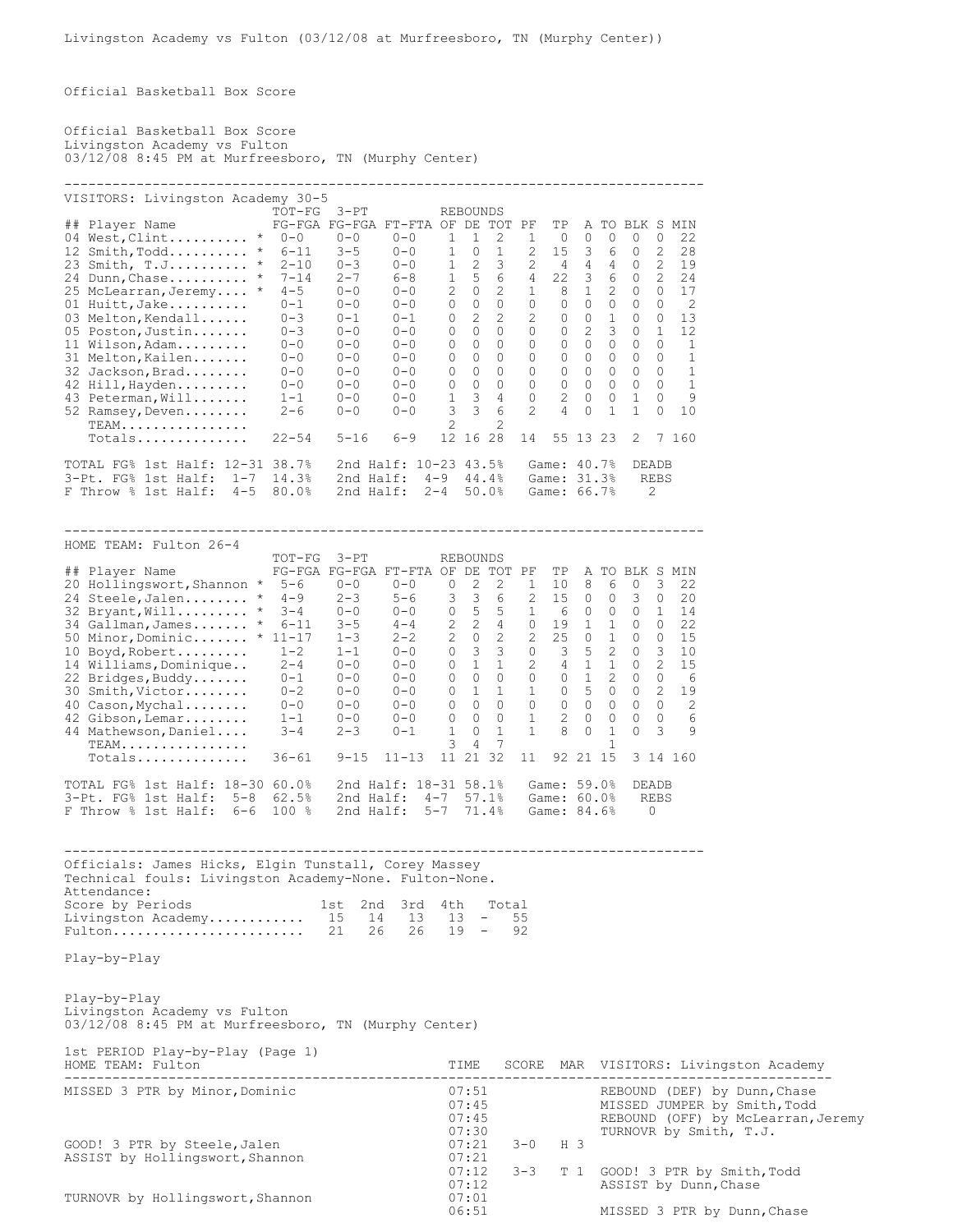| REBOUND (DEF) by Bryant, Will<br>TURNOVR by Gallman, James                                          | 06:51<br>06:35<br>06:35<br>06:31<br>06:21     |                    |                | REBOUND (OFF) by Smith, T.J.<br>MISSED JUMPER by Smith, T.J.<br>REBOUND (OFF) by McLearran, Jeremy<br>MISSED 3 PTR by Smith, T.J.                                            |
|-----------------------------------------------------------------------------------------------------|-----------------------------------------------|--------------------|----------------|------------------------------------------------------------------------------------------------------------------------------------------------------------------------------|
|                                                                                                     | 06:20<br>06:13<br>06:13                       | $3 - 5$            |                | STEAL by Dunn, Chase<br>V 2 GOOD! JUMPER by McLearran, Jeremy<br>ASSIST by Smith, Todd                                                                                       |
| MISSED JUMPER by Steele, Jalen                                                                      | 05:57<br>05:51<br>05:51                       |                    |                | REBOUND (DEF) by Dunn, Chase<br>MISSED 3 PTR by Dunn, Chase<br>REBOUND (OFF) by (TEAM)                                                                                       |
| REBOUND (DEF) by Hollingswort, Shannon<br>GOOD! LAYUP by Minor, Dominic [PNT]                       | 05:30<br>05:20                                | $5 - 5$            | T 2            | MISSED JUMPER by Smith, T.J.                                                                                                                                                 |
| GOOD! JUMPER by Minor, Dominic<br>REBOUND (DEF) by (TEAM)                                           | 05:10<br>04:58<br>04:39                       | $7 - 5$            | H <sub>2</sub> | TURNOVR by Smith, Todd<br>MISSED 3 PTR by Smith, Todd                                                                                                                        |
| GOOD! LAYUP by Bryant, Will [PNT]                                                                   | 04:25<br>04:11                                | $9 - 5$<br>$9 - 7$ | H <sub>4</sub> | H 2 GOOD! JUMPER by McLearran, Jeremy                                                                                                                                        |
| TURNOVR by Hollingswort, Shannon                                                                    | 04:11<br>03:57                                |                    |                | ASSIST by Smith, T.J.                                                                                                                                                        |
|                                                                                                     | 03:56<br>03:49<br>03:49                       | $9 - 9$            |                | STEAL by Smith, Todd<br>T 3 GOOD! LAYUP by McLearran, Jeremy [PNT]<br>ASSIST by Dunn, Chase                                                                                  |
| GOOD! LAYUP by Hollingswort, Shannon [PNT]<br>REBOUND (DEF) by (TEAM)                               | 03:20                                         | $03:35$ $11-9$     | H <sub>2</sub> | MISSED JUMPER by Smith, T.J.                                                                                                                                                 |
| SUB IN : Smith, Victor<br>SUB OUT: Bryant, Will                                                     | 03:19<br>03:19<br>03:19<br>03:19              |                    |                | SUB IN : Melton, Kendall<br>SUB IN : Ramsey, Deven<br>SUB OUT: Smith, T.J.<br>SUB OUT: West, Clint                                                                           |
| MISSED JUMPER by Minor, Dominic<br>REBOUND (OFF) by Steele, Jalen<br>GOOD! FT SHOT by Steele, Jalen | 03:11<br>03:11                                |                    |                | 03:08 12-9 H 3 FOUL by Ramsey, Deven (P1T1)                                                                                                                                  |
| GOOD! FT SHOT by Steele, Jalen<br>FOUL by Steele, Jalen (P1T1)                                      | 02:58<br>02:51<br>02:51                       | $03:08$ 13-9       | H <sub>4</sub> | TURNOVR by Smith, Todd<br>SUB IN : Poston, Justin                                                                                                                            |
| MISSED LAYUP by Smith, Victor                                                                       | 02:51<br>02:39<br>02:26                       |                    |                | SUB OUT: Smith, Todd<br>REBOUND (DEF) by Ramsey, Deven<br>02:26 13-11 H 2 GOOD! JUMPER by Ramsey, Deven [PNT]<br>ASSIST by McLearran, Jeremy                                 |
| GOOD! LAYUP by Minor, Dominic [PNT]<br>ASSIST by Hollingswort, Shannon<br>BLOCK by Steele, Jalen    | 02:14<br>02:05                                | $02:14$ 15-11 H 4  |                | MISSED JUMPER by Dunn, Chase                                                                                                                                                 |
| FOUL by Minor, Dominic (P1T2)                                                                       | 02:04<br>02:04                                | 02:04              |                | REBOUND (OFF) by Dunn, Chase<br>02:04 15-12 H 3 GOOD! FT SHOT by Dunn, Chase<br>02:04 15-13 H 2 GOOD! FT SHOT by Dunn, Chase<br>SUB IN : Smith, Todd<br>SUB IN : West, Clint |
| GOOD! 3 PTR by Steele, Jalen<br>ASSIST by Smith, Victor<br>SUB IN : Bryant, Will                    | $02:04$<br>$02:04$<br>02:04<br>01:36<br>01:35 | $01:48$ 18-13 H 5  |                | SUB OUT: Dunn, Chase<br>SUB OUT: McLearran, Jeremy                                                                                                                           |
| SUB OUT: Minor, Dominic                                                                             | 01:35<br>01:26<br>01:09<br>01:09<br>01:06     |                    |                | TURNOVR by Poston, Justin<br>SUB IN : Dunn, Chase<br>SUB OUT: Poston, Justin                                                                                                 |
| MISSED JUMPER by Bryant, Will                                                                       | 01:04<br>01:01                                | $18 - 15$          | H 3            | BLOCK by Ramsey, Deven<br>REBOUND (DEF) by Ramsey, Deven<br>GOOD! LAYUP by Dunn, Chase [PNT]                                                                                 |
| GOOD! 3 PTR by Gallman, James<br>ASSIST by Hollingswort, Shannon<br>REBOUND (DEF) by Bryant, Will   | 00:45<br>00:45<br>00:04<br>00:02              | $21 - 15$ H 6      |                | MISSED 3 PTR by Dunn, Chase<br>FOUL by Melton, Kendall (P1T2)                                                                                                                |

Fulton 21, Livingston Academy 15

| 2nd PERIOD Play-by-Play (Page 1)<br>HOME TEAM: Fulton                                                                                                                                                                                                      | TIME                                                                                   |  | SCORE MAR VISITORS: Livingston Academy                                                                                                                                                                                |
|------------------------------------------------------------------------------------------------------------------------------------------------------------------------------------------------------------------------------------------------------------|----------------------------------------------------------------------------------------|--|-----------------------------------------------------------------------------------------------------------------------------------------------------------------------------------------------------------------------|
| SUB IN : Williams, Dominique<br>SUB IN : Smith, Victor<br>SUB OUT: Steele, Jalen<br>SUB OUT: Minor, Dominic<br>REBOUND (DEF) by Bryant, Will<br>GOOD! JUMPER by Hollingswort, Shannon<br>REBOUND (DEF) by Gallman, James<br>MISSED 3 PTR by Gallman, James | 08:00<br>08:00<br>08:00<br>08:00<br>07:46<br>$07:36$ 23-15 H 8<br>07:12<br>07:04       |  | SUB IN : Ramsey, Deven<br>SUB IN : Melton, Kendall<br>SUB OUT: Smith, T.J.<br>SUB OUT: McLearran, Jeremy<br>MISSED JUMPER by Ramsey, Deven<br>MISSED JUMPER by Melton, Kendall<br>REBOUND (DEF) by Ramsey, Deven      |
| FOUL by Bryant, Will (P1T3)<br>SUB IN : Minor, Dominic<br>SUB OUT: Bryant, Will<br>STEAL by Hollingswort, Shannon<br>TURNOVR by Hollingswort, Shannon                                                                                                      | 07:04<br>07:04<br>07:04<br>07:04<br>07:04<br>06:45<br>06:44<br>06:41<br>06:34<br>06:34 |  | SUB IN : McLearran, Jeremy<br>SUB IN : Smith, T.J.<br>SUB OUT: Ramsey, Deven<br>SUB OUT: Melton, Kendall<br>TURNOVR by Smith, T.J.<br>STEAL by Dunn, Chase<br>MISSED JUMPER by Smith, T.J.<br>REBOUND (OFF) by (TEAM) |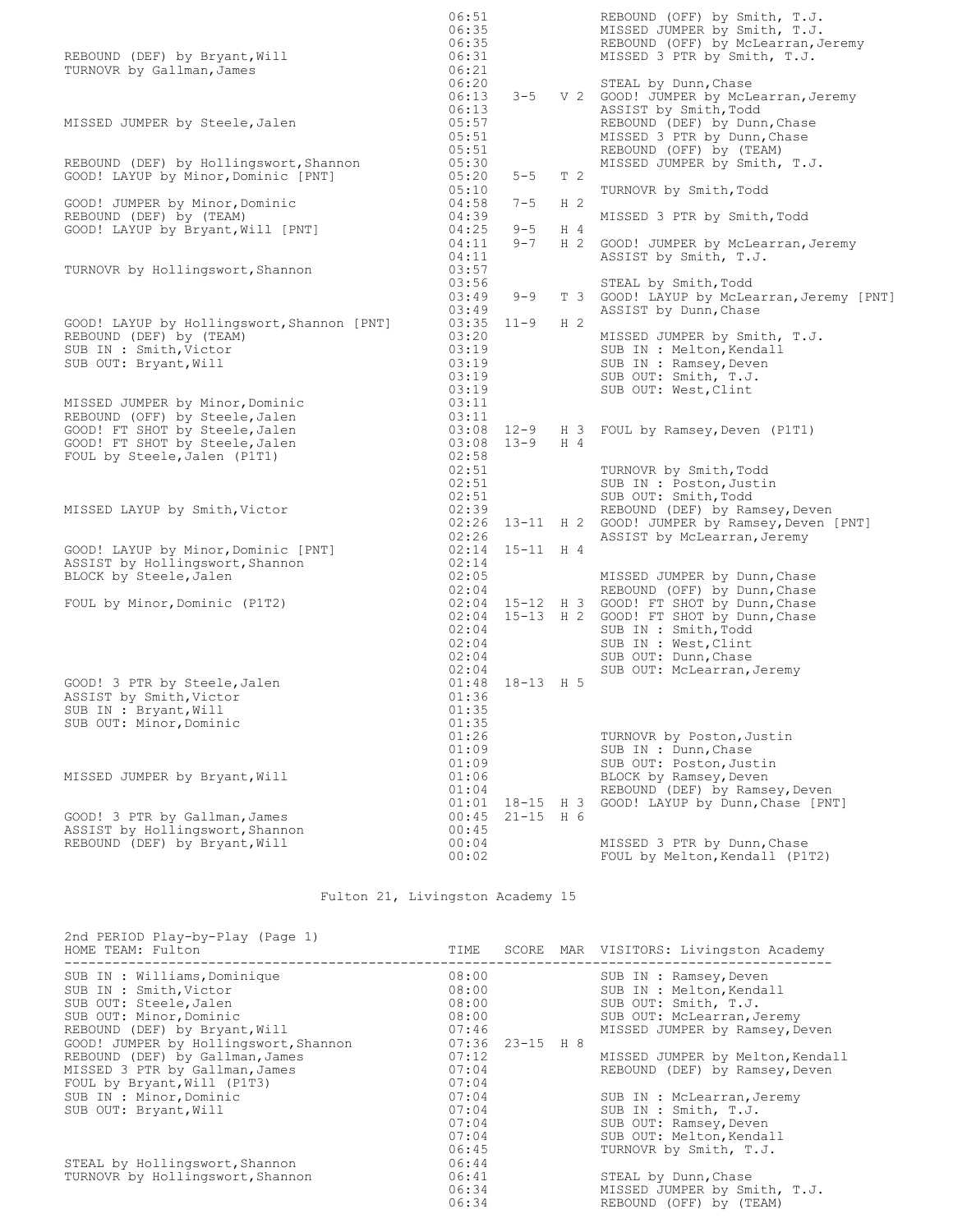| GOOD! JUMPER by Minor, Dominic                                                                                                                          | 06:30                                                                | 06:20 25-15 H 10               |              | TURNOVR by Dunn, Chase                                                                                                                                                                                                                                 |
|---------------------------------------------------------------------------------------------------------------------------------------------------------|----------------------------------------------------------------------|--------------------------------|--------------|--------------------------------------------------------------------------------------------------------------------------------------------------------------------------------------------------------------------------------------------------------|
|                                                                                                                                                         | 06:06<br>06:06                                                       |                                |              | MISSED JUMPER by Smith, Todd<br>REBOUND (OFF) by West, Clint                                                                                                                                                                                           |
| FOUL by Smith, Victor (P1T4)                                                                                                                            | 06:05<br>06:05                                                       |                                |              | TIMEOUT 30sec                                                                                                                                                                                                                                          |
| SUB IN : Steele, Jalen<br>SUB OUT: Gallman, James                                                                                                       | 06:05<br>06:05                                                       |                                |              |                                                                                                                                                                                                                                                        |
| STEAL by Smith, Victor                                                                                                                                  | 06:02<br>06:01                                                       |                                |              | TURNOVR by Smith, Todd                                                                                                                                                                                                                                 |
| GOOD! JUMPER by Minor, Dominic<br>ASSIST by Hollingswort, Shannon                                                                                       | 05:52                                                                | 05:52 27-15 H 12               |              |                                                                                                                                                                                                                                                        |
| GOOD! JUMPER by Minor, Dominic<br>ASSIST by Smith, Victor                                                                                               | 05:17                                                                | 05:17 29-17 H 12               |              | 05:32 27-17 H 10 GOOD! JUMPER by Dunn, Chase                                                                                                                                                                                                           |
|                                                                                                                                                         | 04:58                                                                |                                |              | 05:03 29-19 H 10 GOOD! JUMPER by Dunn, Chase<br>FOUL by McLearran, Jeremy (P1T3)                                                                                                                                                                       |
| FOUL by Minor, Dominic (P2T5)<br>SUB IN : Bryant, Will                                                                                                  | 04:58<br>04:58                                                       |                                |              | SUB IN : Peterman, Will                                                                                                                                                                                                                                |
| SUB OUT: Minor, Dominic                                                                                                                                 | 04:58<br>04:58                                                       |                                |              | SUB IN : Poston, Justin<br>SUB OUT: Smith, Todd                                                                                                                                                                                                        |
| MISSED JUMPER by Williams, Dominique                                                                                                                    | 04:58<br>04:49                                                       |                                |              | SUB OUT: McLearran, Jeremy<br>REBOUND (DEF) by Dunn, Chase                                                                                                                                                                                             |
|                                                                                                                                                         | 04:43                                                                |                                |              | 04:43 29-21 H 8 GOOD! LAYUP by Smith, T.J. [PNT]<br>ASSIST by Dunn, Chase                                                                                                                                                                              |
| TIMEOUT 30sec                                                                                                                                           | 04:41<br>04:41                                                       |                                |              | SUB IN : Ramsey, Deven                                                                                                                                                                                                                                 |
| MISSED JUMPER by Steele, Jalen                                                                                                                          | 04:41<br>04:28                                                       |                                |              | SUB OUT: West, Clint<br>BLOCK by Peterman, Will                                                                                                                                                                                                        |
| REBOUND (OFF) by (TEAM)<br>SUB IN : Gallman, James                                                                                                      | 04:28<br>04:28                                                       |                                |              |                                                                                                                                                                                                                                                        |
| SUB OUT: Smith, Victor<br>TURNOVR by Williams, Dominique<br>FOUL by Hollingswort, Shannon (P1T6)                                                        | 04:28<br>04:26                                                       |                                |              | 04:17 29-22 H 7 GOOD! FT SHOT by Dunn, Chase                                                                                                                                                                                                           |
| MISSED 3 PTR by Steele, Jalen                                                                                                                           | 04:03                                                                |                                |              | 04:17 29-23 H 6 GOOD! FT SHOT by Dunn, Chase<br>REBOUND (DEF) by Peterman, Will                                                                                                                                                                        |
| STEAL by Williams, Dominique                                                                                                                            | 03:50<br>03:49                                                       |                                |              | TURNOVR by Dunn, Chase                                                                                                                                                                                                                                 |
| MISSED JUMPER by Steele, Jalen                                                                                                                          | 03:44<br>03:40                                                       |                                |              | REBOUND (DEF) by Dunn, Chase<br>TURNOVR by Dunn, Chase                                                                                                                                                                                                 |
| GOOD! LAYUP by Bryant, Will [PNT]<br>ASSIST by Hollingswort, Shannon                                                                                    | 03:36                                                                | $03:36$ $31-23$ H 8            |              |                                                                                                                                                                                                                                                        |
| BLOCK by Steele, Jalen                                                                                                                                  | 03:24<br>03:24<br>03:05<br>03:04<br>03:00<br>03:00<br>02:57<br>02:57 |                                |              | SUB IN : Smith, Todd<br>SUB OUT: Dunn, Chase<br>MISSED JUMPER by Poston, Justin<br>REBOUND (OFF) by Peterman, Will<br>MISSED 3 PTR by Smith, T.J.<br>REBOUND (OFF) by Ramsey, Deven<br>MISSED LAYUP by Ramsey, Deven<br>REBOUND (OFF) by Ramsey, Deven |
| REBOUND (DEF) by Steele, Jalen<br>TURNOVR by Hollingswort, Shannon                                                                                      | 02:53<br>02:49                                                       |                                |              | MISSED JUMPER by Ramsey, Deven                                                                                                                                                                                                                         |
|                                                                                                                                                         | 02:48<br>02:44<br>02:44                                              |                                |              | STEAL by Smith, Todd<br>31-25 H 6 GOOD! LAYUP by Smith, T.J. [PNT]<br>ASSIST by Smith, Todd                                                                                                                                                            |
| MISSED JUMPER by Gallman, James<br>REBOUND (OFF) by Gallman, James                                                                                      | 02:23<br>02:23                                                       |                                |              |                                                                                                                                                                                                                                                        |
| GOOD! JUMPER by Gallman, James<br>GOOD! FT SHOT by Gallman, James<br>STEAL by Bryant, Will                                                              | 02:21<br>02:21<br>02:21<br>02:21<br>02:21<br>02:21<br>02:09          | $33 - 25$ H 8<br>$34 - 25$ H 9 |              | FOUL by Smith, Todd (P1T4)<br>SUB IN : Dunn, Chase<br>SUB IN : Melton, Kendall<br>SUB OUT: Peterman, Will<br>SUB OUT: Poston, Justin<br>TURNOVR by Smith, Todd                                                                                         |
| MISSED JUMPER by Williams, Dominique<br>REBOUND (OFF) by Steele, Jalen                                                                                  | 02:03<br>02:03                                                       |                                |              |                                                                                                                                                                                                                                                        |
| GOOD! FT SHOT by Steele, Jalen<br>GOOD! FT SHOT by Steele, Jalen                                                                                        | 02:00                                                                | 36-25 H 11                     |              | 02:00 35-25 H 10 FOUL by Ramsey, Deven (P2T5)                                                                                                                                                                                                          |
| SUB IN : Smith, Victor<br>SUB OUT: Williams, Dominique<br>FOUL by Steele, Jalen (P2T7)<br>REBOUND (DEF) by Bryant, Will<br>SUB IN : Williams, Dominique | 02:00<br>02:00<br>01:47<br>01:47<br>01:47                            |                                |              | SUB IN : McLearran, Jeremy<br>SUB OUT: Ramsey, Deven<br>MISSED FT SHOT by Melton, Kendall                                                                                                                                                              |
| SUB OUT: Steele, Jalen<br>GOOD! 3 PTR by Gallman, James                                                                                                 | 01:47<br>01:34                                                       | 39-25 H 14                     |              |                                                                                                                                                                                                                                                        |
| ASSIST by Smith, Victor                                                                                                                                 | 01:34<br>01:18                                                       |                                |              | 39-27 H 12 GOOD! JUMPER by Dunn, Chase                                                                                                                                                                                                                 |
| GOOD! LAYUP by Hollingswort, Shannon [PNT]<br>REBOUND (DEF) by Smith, Victor<br>GOOD! JUMPER by Gallman, James                                          | 01:04<br>00:43<br>00:37                                              | $41 - 27$<br>43-27             | H 14<br>H 16 | MISSED JUMPER by Melton, Kendall                                                                                                                                                                                                                       |
| ASSIST by Hollingswort, Shannon<br>GOOD! FT SHOT by Gallman, James                                                                                      | 00:37<br>00:37                                                       |                                |              | 44-27 H 17 FOUL by Dunn, Chase (P1T6)                                                                                                                                                                                                                  |
|                                                                                                                                                         | 00:26<br>00:26                                                       | $44 - 29$                      |              | H 15 GOOD! LAYUP by McLearran, Jeremy [PNT]<br>ASSIST by Smith, T.J.                                                                                                                                                                                   |
| GOOD! 3 PTR by Gallman, James<br>ASSIST by Smith, Victor                                                                                                | 00:02<br>00:02                                                       | $47 - 29$ H 18                 |              |                                                                                                                                                                                                                                                        |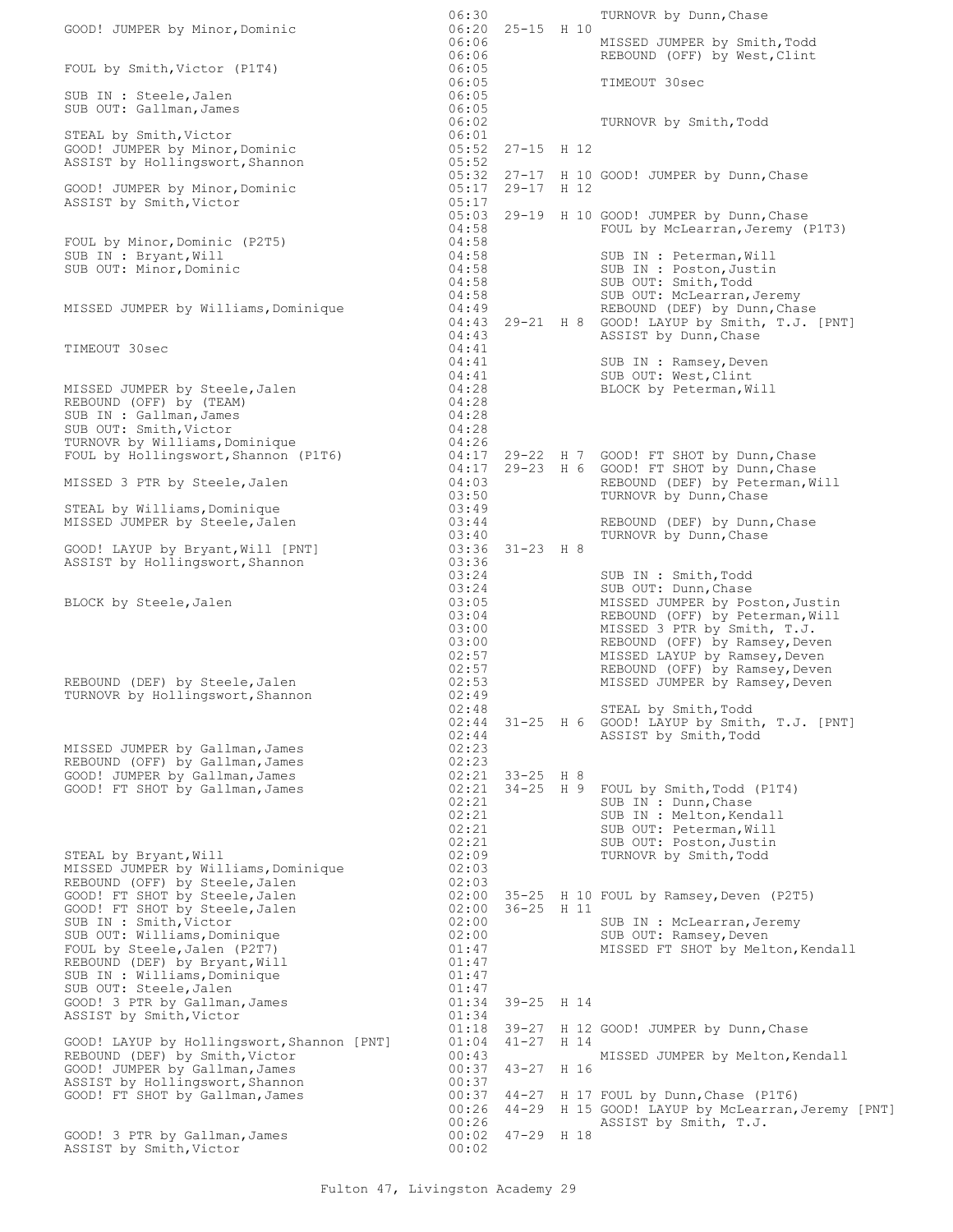| 3rd PERIOD Play-by-Play (Page 1)<br>HOME TEAM: Fulton<br>-----------------                                                                                                                                                                                              |                                                    |                                    | TIME SCORE MAR VISITORS: Livingston Academy                                                                                                                                                                                                                                  |
|-------------------------------------------------------------------------------------------------------------------------------------------------------------------------------------------------------------------------------------------------------------------------|----------------------------------------------------|------------------------------------|------------------------------------------------------------------------------------------------------------------------------------------------------------------------------------------------------------------------------------------------------------------------------|
| SUB IN : Smith, Victor<br>SUB OUT: Bryant, Will<br>MISSED 3 PTR by Minor, Dominic<br>REBOUND (OFF) by (TEAM)<br>TURNOVR by Hollingswort, Shannon                                                                                                                        | 08:00<br>08:00<br>07:52<br>07:52<br>07:48          |                                    |                                                                                                                                                                                                                                                                              |
| STEAL by Hollingswort, Shannon<br>GOOD! FT SHOT by Steele, Jalen<br>MISSED FT SHOT by Steele, Jalen<br>REBOUND (DEF) by Hollingswort, Shannon<br>GOOD! JUMPER by Hollingswort, Shannon<br>GOOD! JUMPER by Hollingswort, Shannon<br>07:22<br>MISSED 3 PTR by Dunn, Chase |                                                    |                                    | 07:33 TURNOVR by Smith, T.J.<br>07:30 48-29 H 19 FOUL by Smith, T.J. (P1T1)                                                                                                                                                                                                  |
| GOOD! JUMPER by Hollingswort, Shannon                                                                                                                                                                                                                                   |                                                    | 07:11 50-29 H 21                   | 06:56 50-32 H 18 GOOD! 3 PTR by Smith, Todd                                                                                                                                                                                                                                  |
| TURNOVR by Minor, Dominic<br>REBOUND (DEF) by Steele, Jalen<br>GOOD! FT SHOT by Minor, Dominic<br>GOOD! FT SHOT by Minor, Dominic                                                                                                                                       |                                                    |                                    | 06:20 51-32 H 19 FOUL by Smith, T.J. (P2T2)<br>06:20 52-32 H 20                                                                                                                                                                                                              |
| GOOD! JUMPER by Minor, Dominic                                                                                                                                                                                                                                          | 06:20                                              | 05:51 54-34 H 20                   | SUB IN : Ramsey, Deven<br>06:20 SUB IN : Ramsey, Deven<br>06:20 SUB OUT: McLearran, Jeremy<br>06:07 52-34 H 18 GOOD! LAYUP by Dunn, Chase [PNT]                                                                                                                              |
| ASSIST by Hollingswort, Shannon<br>STEAL by Smith, Victor                                                                                                                                                                                                               | 05:51<br>05:46<br>05:45                            |                                    | TURNOVR by Ramsey, Deven                                                                                                                                                                                                                                                     |
| GOOD! JUMPER by Steele, Jalen<br>ASSIST by Hollingswort, Shannon                                                                                                                                                                                                        | 05:40                                              | 05:40 56-34 H 22                   |                                                                                                                                                                                                                                                                              |
| SUB IN : Bryant, Will<br>SUB OUT: Minor, Dominic                                                                                                                                                                                                                        |                                                    |                                    | 05:30<br>05:30<br>05:30<br>05:30<br>05:30<br>05:30<br>05:30<br>05:30<br>05:30<br>05:30<br>05:30<br>05:30<br>05:30<br>05:30<br>05:30<br>05:30<br>2010: Nelton, Kendall<br>05:30<br>2010: Nelton, Kendall<br>05:30<br>2010: Nelton, Kendall<br>05:30<br>2010: Nest, Clint<br>0 |
| GOOD! JUMPER by Hollingswort, Shannon<br>STEAL by Hollingswort, Shannon<br>MISSED 3 PTR by Gallman, James                                                                                                                                                               | 05:30<br>05:00                                     | 05:21 58-34 H 24<br>05:13<br>05:07 | TURNOVR by Smith, Todd<br>REBOUND (DEF) by Melton, Kendall<br>MISSED JUMPER by Dunn, Chase                                                                                                                                                                                   |
| SUB IN : Minor, Dominic                                                                                                                                                                                                                                                 | 05:00<br>04:39<br>04:39                            |                                    | REBOUND (OFF) by Smith, Todd<br>04:57 58-36 H 22 GOOD! JUMPER by Smith, Todd [PNT]<br>FOUL by Melton, Kendall (P2T4)                                                                                                                                                         |
| SUB OUT: Smith, Victor<br>MISSED JUMPER by Gallman, James<br>REBOUND (DEF) by Bryant, Will                                                                                                                                                                              | 04:39<br>04:37<br>04:20                            | 04:28                              | REBOUND (DEF) by Peterman, Will<br>MISSED 3 PTR by Smith, T.J.<br>FOUL by Dunn, Chase (P3T5)                                                                                                                                                                                 |
| SUB IN : Williams, Dominique<br>SUB OUT: Minor, Dominic<br>MISSED JUMPER by Gallman, James                                                                                                                                                                              | 04:20<br>04:20<br>04:17                            |                                    | REBOUND (DEF) by Smith, T.J.<br>TURNOVR by Smith, T.J.                                                                                                                                                                                                                       |
| STEAL by Williams, Dominique<br>GOOD! JUMPER by Steele, Jalen<br>ASSIST by Gallman, James                                                                                                                                                                               | 04:13<br>04:12<br>04:08                            | 04:08 60-36 H 24                   |                                                                                                                                                                                                                                                                              |
| GOOD! LAYUP by Bryant, Will [PNT]                                                                                                                                                                                                                                       | 03:54<br>03:29<br>03:20                            | 62-38 H 24                         | 60-38 H 22 GOOD! LAYUP by Peterman, Will [PNT]<br>FOUL by Dunn, Chase (P4T6)                                                                                                                                                                                                 |
|                                                                                                                                                                                                                                                                         | 03:20<br>03:20<br>03:20<br>03:20<br>03:20          |                                    | TURNOVR by Dunn, Chase<br>SUB IN : Poston, Justin<br>SUB IN : West, Clint<br>SUB OUT: Dunn, Chase<br>SUB OUT: Melton, Kendall                                                                                                                                                |
| MISSED JUMPER by Hollingswort, Shannon<br>REBOUND (OFF) by (TEAM)<br>SUB IN : Mathewson, Daniel<br>SUB OUT: Bryant, Will<br>TURNOVR by Hollingswort, Shannon                                                                                                            | 03:10<br>03:10<br>03:08<br>03:08<br>03:06          |                                    | STEAL by Smith, T.J.                                                                                                                                                                                                                                                         |
| GOOD! 3 PTR by Mathewson, Daniel<br>ASSIST by Williams, Dominique<br>FOUL by Mathewson, Daniel (P1T1)<br>SUB IN : Boyd, Robert<br>SUB IN : Minor, Dominic<br>SUB OUT: Steele, Jalen                                                                                     | 02:37<br>02:37<br>02:23<br>02:23<br>02:23<br>02:23 | 65-40 H 25                         | 03:01 62-40 H 22 GOOD! LAYUP by Smith, Todd [PNT]                                                                                                                                                                                                                            |
| SUB OUT: Hollingswort, Shannon<br>STEAL by Mathewson, Daniel                                                                                                                                                                                                            | 02:23<br>02:19<br>02:18                            |                                    | TURNOVR by Poston, Justin                                                                                                                                                                                                                                                    |
| GOOD! LAYUP by Williams, Dominique [PNT]<br>STEAL by Mathewson, Daniel<br>TURNOVR by Mathewson, Daniel                                                                                                                                                                  | 01:57<br>01:55<br>01:54                            | $02:12$ 67-40 H 27                 | TURNOVR by Poston, Justin                                                                                                                                                                                                                                                    |
|                                                                                                                                                                                                                                                                         | 01:53<br>01:50<br>01:50                            |                                    | STEAL by Smith, T.J.<br>67-42 H 25 GOOD! JUMPER by Smith, Todd [PNT]<br>ASSIST by Smith, T.J.                                                                                                                                                                                |
| TURNOVR by Boyd, Robert<br>REBOUND (DEF) by Williams, Dominique                                                                                                                                                                                                         | 01:30<br>01:29<br>01:24                            |                                    | STEAL by Poston, Justin<br>MISSED 3 PTR by Smith, Todd                                                                                                                                                                                                                       |
| MISSED JUMPER by Minor, Dominic<br>REBOUND (DEF) by Gallman, James<br>GOOD! FT SHOT by Gallman, James<br>GOOD! FT SHOT by Gallman, James                                                                                                                                | 01:14<br>01:06                                     | $01:01$ 69-42 H 27                 | REBOUND (DEF) by Peterman, Will<br>MISSED JUMPER by Smith, T.J.<br>01:01 68-42 H 26 FOUL by West, Clint (P1T7)                                                                                                                                                               |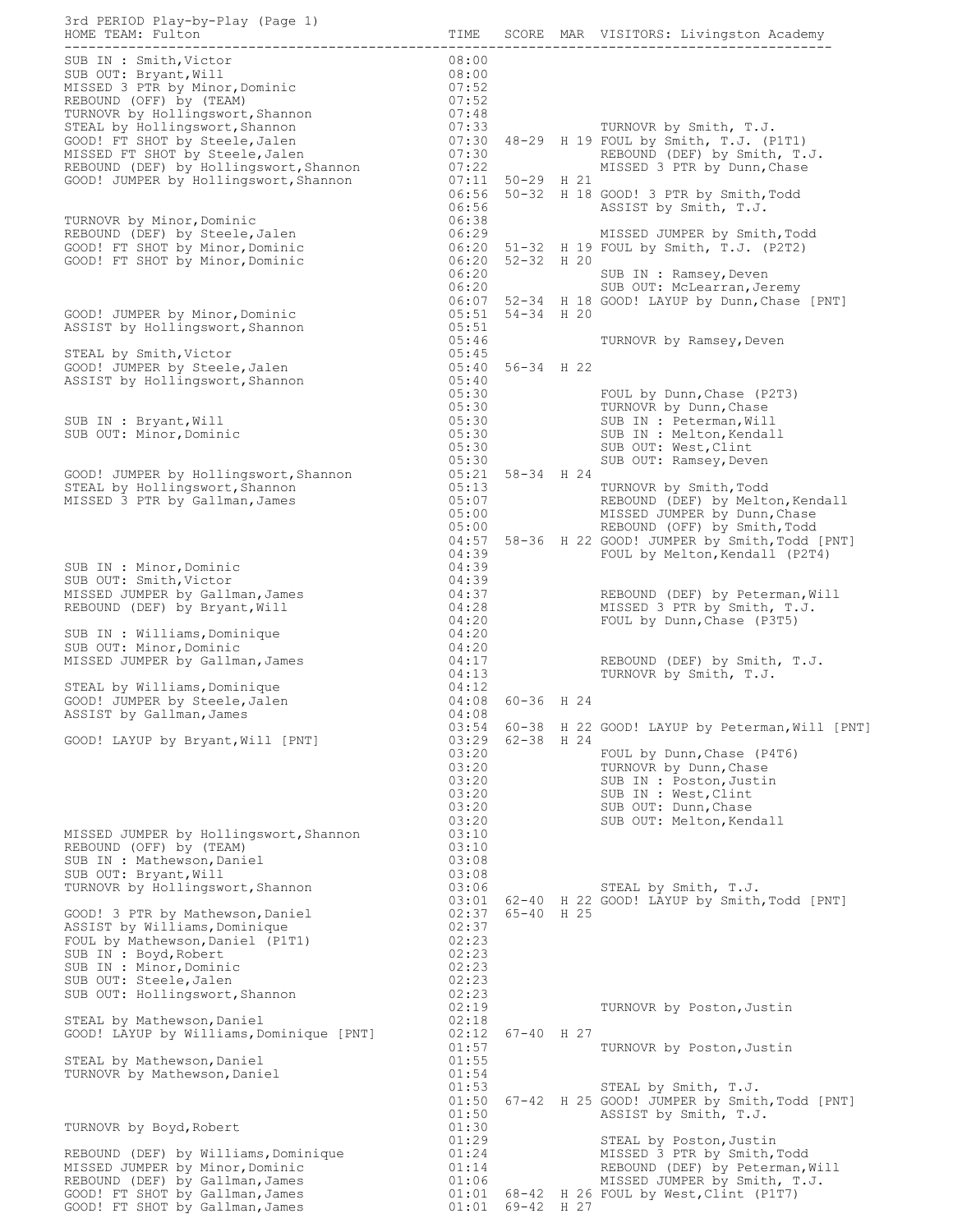| REBOUND (DEF) by Boyd, Robert<br>MISSED JUMPER by Minor, Dominic<br>REBOUND (OFF) by Gallman, James<br>GOOD! JUMPER by Gallman, James<br>REBOUND (DEF) by Boyd, Robert | 01:01<br>01:01<br>00:48<br>00:39<br>00:39<br>$00:35$ 71-42 H 29<br>00:22 |  | SUB IN : Melton, Kendall<br>SUB OUT: Smith, T.J.<br>MISSED JUMPER by Poston, Justin<br>MISSED JUMPER by Poston, Justin |
|------------------------------------------------------------------------------------------------------------------------------------------------------------------------|--------------------------------------------------------------------------|--|------------------------------------------------------------------------------------------------------------------------|
| GOOD! JUMPER by Williams, Dominique<br>ASSIST by Boyd, Robert                                                                                                          | $00:07$ 73-42 H 31<br>00:07                                              |  |                                                                                                                        |

## Fulton 73, Livingston Academy 42

| 4th PERIOD Play-by-Play (Page 1)<br>HOME TEAM: Fulton            | TIME                          |                    | SCORE MAR VISITORS: Livingston Academy                                                                                         |
|------------------------------------------------------------------|-------------------------------|--------------------|--------------------------------------------------------------------------------------------------------------------------------|
| SUB IN : Mathewson, Daniel                                       | 08:00                         |                    | SUB IN : Melton, Kendall                                                                                                       |
| SUB IN : Williams, Dominique                                     | 08:00                         |                    | SUB IN : Meiton, Nena<br>SUB OUT: Smith, T.J.                                                                                  |
| SUB IN : Boyd, Robert<br>SUB OUT: Hollingswort, Shannon          | 08:00<br>08:00                |                    |                                                                                                                                |
| SUB OUT: Bryant, Will                                            | 08:00                         |                    |                                                                                                                                |
| SUB OUT: Gallman, James                                          | 08:00                         |                    |                                                                                                                                |
| FOUL by Williams, Dominique (P1T2)                               |                               |                    |                                                                                                                                |
|                                                                  |                               |                    |                                                                                                                                |
|                                                                  |                               |                    | 07:53 73-43 H 30 GOOD! FT SHOT by Dunn, Chase                                                                                  |
| GOOD! JUMPER by Minor, Dominic<br>ASSIST by Boyd, Robert         | 07:43 75-43 H 32<br>07:43     |                    |                                                                                                                                |
| TIMEOUT 30sec                                                    | 07:43                         |                    |                                                                                                                                |
| FOUL by Williams, Dominique (P2T3)                               |                               |                    |                                                                                                                                |
|                                                                  |                               |                    | 07:35 MISSED FT SHOT by Dunn, Chase<br>07:35 REBOUND (OFF) by (DEADBALL)                                                       |
|                                                                  |                               |                    | 07:35 75-44 H 31 GOOD! FT SHOT by Dunn, Chase                                                                                  |
| MISSED FT SHOT by Mathewson, Daniel                              | $06:53$<br>06:53              |                    | FOUL by Smith, Todd (P2T8)                                                                                                     |
| REBOUND (OFF) by Steele, Jalen<br>MISSED JUMPER by Steele, Jalen |                               |                    |                                                                                                                                |
| REBOUND (OFF) by Minor, Dominic                                  | $06:50$<br>$06:50$            |                    |                                                                                                                                |
| GOOD! JUMPER by Minor, Dominic [PNT]<br>$06:48$ $77-44$ H 33     |                               |                    |                                                                                                                                |
|                                                                  | 06:40                         |                    | TURNOVR by Dunn, Chase                                                                                                         |
| STEAL by Mathewson, Daniel                                       | 06:39<br>06:24   80-44   H 36 |                    |                                                                                                                                |
| GOOD! 3 PTR by Minor, Dominic                                    | 06:24                         |                    |                                                                                                                                |
| ASSIST by Boyd, Robert<br>BLOCK by Steele, Jalen                 |                               |                    | MISSED LAYUP by McLearran, Jeremy                                                                                              |
| REBOUND (DEF) by Steele, Jalen                                   | $06:14$<br>$06:10$            |                    |                                                                                                                                |
| MISSED 3 PTR by Mathewson, Daniel                                | 05:55                         |                    |                                                                                                                                |
| REBOUND (OFF) by Minor, Dominic                                  | 05:55                         |                    |                                                                                                                                |
| MISSED JUMPER by Minor, Dominic                                  | $05:53$<br>$05:47$            |                    | REBOUND (DEF) by West,Clint<br>TURNOVR by McLearran.Jeremy                                                                     |
| STEAL by Boyd, Robert                                            | 05:45                         |                    | TURNOVR by McLearran, Jeremy                                                                                                   |
| GOOD! LAYUP by Minor, Dominic [PNT]                              | 05:43 82-44 H 38              |                    |                                                                                                                                |
| ASSIST by Boyd, Robert                                           | 05:43                         |                    |                                                                                                                                |
| TIMEOUT TEAM                                                     | 05:40                         |                    |                                                                                                                                |
| SUB IN : Bridges, Buddy                                          | 05:40<br>05:40                |                    | SUB IN : Ramsey, Deven                                                                                                         |
| SUB IN : Gibson, Lemar                                           |                               |                    | SUB OUT: Dunn, Chase                                                                                                           |
| SUB IN : Smith, Victor<br>SUB OUT: Steele, Jalen                 | 05:40<br>05:40                |                    |                                                                                                                                |
| SUB OUT: Minor, Dominic                                          | 05:40                         |                    |                                                                                                                                |
| SUB OUT: Williams, Dominique                                     | 05:40                         |                    |                                                                                                                                |
|                                                                  |                               |                    | 05:27 82-46 H 36 GOOD! JUMPER by Ramsey, Deven [PNT]                                                                           |
|                                                                  |                               |                    | 05:27 ASSIST by Smith, Todd                                                                                                    |
|                                                                  | 05:27<br>05:27                |                    | SUB IN : Poston, Justin<br>SUB OUT: McLearran, Jeremy                                                                          |
| TURNOVR by (TEAM)                                                |                               |                    | 05:09<br>04:53 MISSED 3 PTR by Melton, Kendall<br>04:53 REBOUND (OFF) by Ramsey, Deven<br>04:51 MISSED JUMPER by Ramsey, Deven |
|                                                                  |                               |                    |                                                                                                                                |
|                                                                  |                               |                    |                                                                                                                                |
| REBOUND (DEF) by (TEAM)                                          |                               |                    |                                                                                                                                |
| GOOD! 3 PTR by Mathewson, Daniel<br>ASSIST by Boyd, Robert       | 04:28                         | $04:28$ 85-46 H 39 |                                                                                                                                |
|                                                                  | 04:19                         |                    | 85-49 H 36 GOOD! 3 PTR by Smith, Todd                                                                                          |
|                                                                  | 04:19                         |                    | ASSIST by Poston, Justin                                                                                                       |
| TURNOVR by Boyd, Robert                                          | 04:05                         |                    |                                                                                                                                |
|                                                                  | 03:45                         |                    | TURNOVR by Melton, Kendall                                                                                                     |
| STEAL by Boyd, Robert<br>MISSED JUMPER by Bridges, Buddy         | 03:44<br>03:36                |                    | REBOUND (DEF) by Melton, Kendall                                                                                               |
| SUB IN : Williams, Dominique                                     | 03:34                         |                    | SUB IN : McLearran, Jeremy                                                                                                     |
| SUB OUT: Boyd, Robert                                            | 03:34                         |                    | SUB IN : Dunn, Chase                                                                                                           |
|                                                                  | 03:34                         |                    | SUB OUT: Melton, Kendall                                                                                                       |
|                                                                  | 03:34                         |                    | SUB OUT: Ramsey, Deven                                                                                                         |
| FOUL by Gibson, Lemar (P1T4)                                     | 03:30<br>03:22                |                    | TURNOVR by McLearran, Jeremy                                                                                                   |
| TURNOVR by Bridges, Buddy                                        | 03:04                         |                    |                                                                                                                                |
|                                                                  | 02:58                         |                    | TIMEOUT TEAM                                                                                                                   |
| SUB IN : Boyd, Robert                                            | 02:58                         |                    |                                                                                                                                |
| SUB OUT: Williams, Dominique                                     | 02:58                         |                    |                                                                                                                                |
|                                                                  | 02:48<br>02:48                |                    | 85-52 H 33 GOOD! 3 PTR by Dunn, Chase<br>ASSIST by Poston, Justin                                                              |
|                                                                  | 02:46                         |                    | TIMEOUT TEAM                                                                                                                   |
| GOOD! LAYUP by Gibson, Lemar [PNT]                               | 02:39                         | 87-52 H 35         |                                                                                                                                |
| ASSIST by Smith, Victor                                          | 02:39                         |                    |                                                                                                                                |
| STEAL by Boyd, Robert                                            | 02:29                         |                    | TURNOVR by Smith, Todd                                                                                                         |
| MISSED JUMPER by Smith, Victor                                   | 02:18                         |                    |                                                                                                                                |